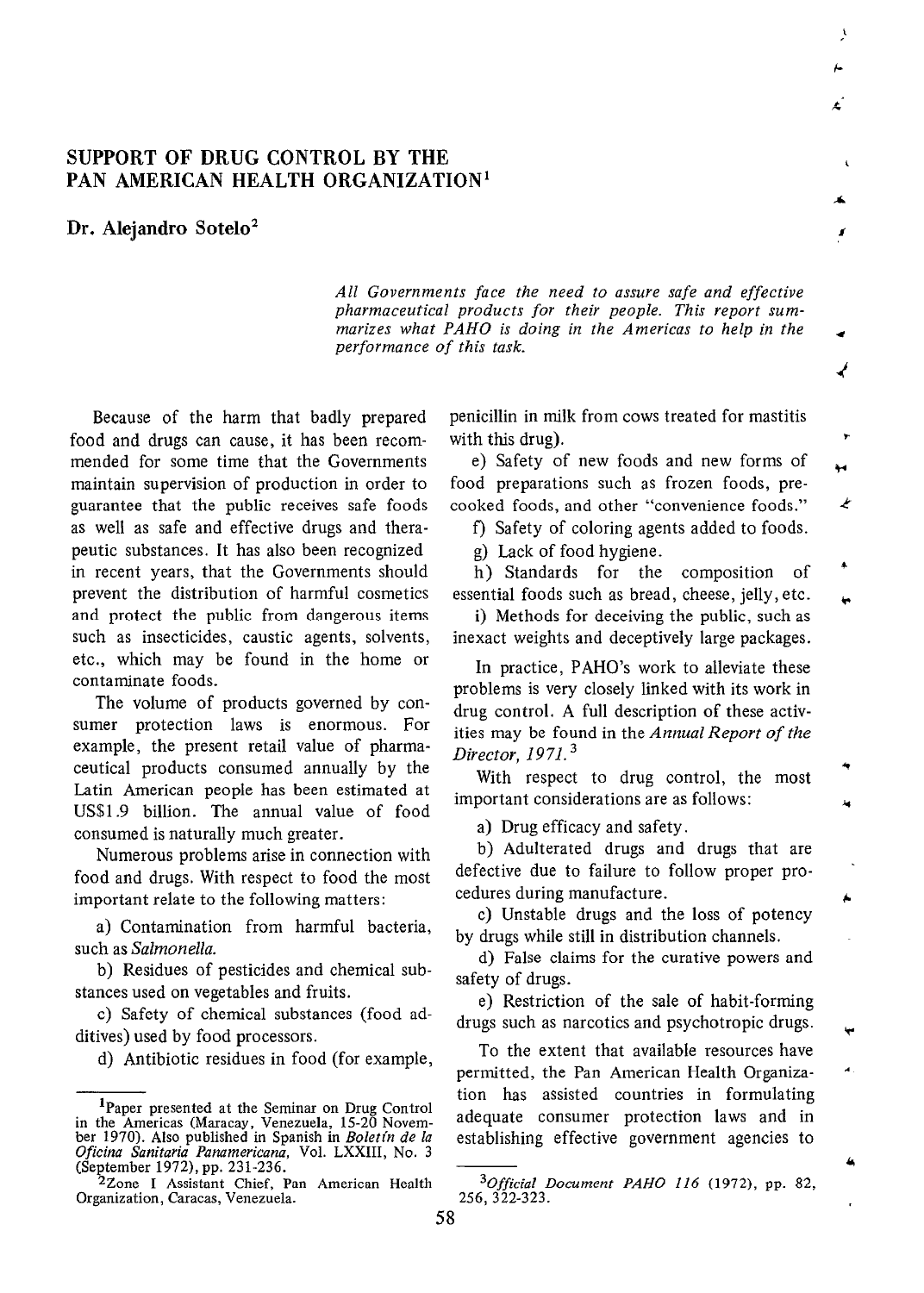implement these laws. In the important area of drug control, PAHO lends support as follows:

1. General advisory services have been furnished to the Governments, and adoption of the following principles has been recommended:



This inspection unit in Puerto Rico is examining drug capsules for defects as they pass by on a conveyor belt before being filled with drugs.

a) Each country should enact a comprehensive drug law. We have suggested that the laws of the various countries should be uniform to facilitate international commerce in drugs manufactured in the Americas, and to guarantee the preparation of drugs of uniformly high quality.

b) Each country should have a well-coordinated agency to administer its drug laws. The drug control agency should form part of the national health services and should preferably be directed by a person with well-defined authority so far as compliance with the appropriate legislation is concerned.

c) The agency's inspectors, analysts, and administrators should have the specialized training which will enable them to cope with the

complex problems currently facing drug control agencies.

d) The Governments should support the drug control agencies with sufficient funds to enable them to carry out high-level control activities.

e) Countries which are unable, because of their limited technical resources, to establish national drug analysis laboratories, should send drug samples to centers of recognized competence, such as the Specialized Analysis Laboratories of the University of Panama. An alternative course of action might be to join with other countries to establish a group laboratory.

2. In addition to providing general advisory services, PAHO has answered requests for technical advice on special aspects of drug control. In the past 10 years, it has sent technical advisers for this purpose to Argentina, Brazil, Chile, Costa Rica, Mexico, Panama, Peru, Uruguay, and Venezuela, and to the English-speaking countries of the Caribbean. The experts have remained in these countries from one week to three months. In each case, PAHO has provided the Government with a report of the experts' findings.

It is interesting to note that although different advisers have participated in these studies, their opinions and recommendations have been uniform and consistent. In general, the reports have pointed out the need to improve the organization of national drug control agencies, supplement the training of personnel, and increase the funds available for control activities.

3. On numerous occasions, PAHO has provided government agencies with reagents, laboratory texts, and other items. To the extent that resources permit, the Organization fulfills the technical assistance requests presented by the countries.

4. Since personnel is the most important element in any organization, PAHO has devoted a large part of its activities and available funds to training government health officials. This same course of action has been followed in connection with drug control, and over the years PAHO has sponsored the award of fellow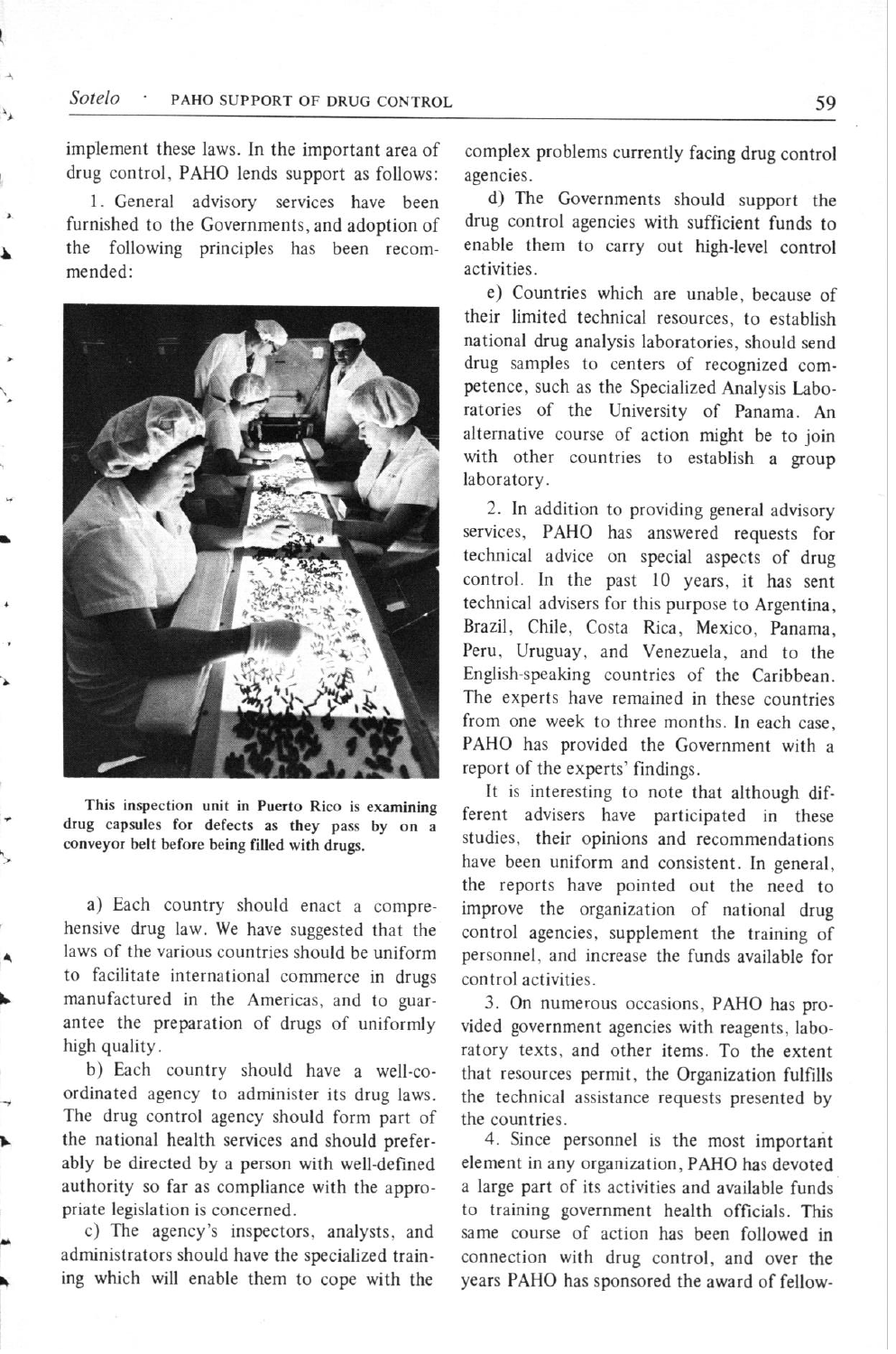ships for the training of numerous analysts and other drug control officials in the countries of the Region. These fellowships have made possible the training of personnel in scientific institutions throughout the world. Activities have been concentrated, however, in the U.S. Food and Drug Administration and the Food and Drug Directorate of Canada.

Recently an intensive five-week training course was offered in Washington, D.C., for drug analysts from nine Latin American countries and the Caribbean area, the U.S. Food and Drug Administration being responsible for the training. This was PAHO's first attempt at sponsoring a group training program for drug analysts.

PAHO's concern with the need for high-level training of analysts and other drug control officials has led it to sponsor the establishment of a regional institute for drug quality. The proposal to create this institute was first formulated in a report prepared in 1965 by Dr. C. A. Morrell, former director of Canada's Food and Drug Control Laboratory. This proposal was supported on various occasions by the Ministers of Health, most recently at the Special Meeting of Ministers of Health of the Americas (Buenos Aires, October 1968).

The creation of this institute is still in the planning stage for lack of the necessary funds. Nevertheless, it is expected that the realization of this project will have an important and lasting effect upon the drug control situation in the Americas. The institute will provide the following benefits:

a) It will facilitate high-level training for drug analysts in Latin America and thereby increase the effectiveness of this personnel.

b) It will serve both as a training center for senior drug control administrators and inspectors and as a forum for the exchange of ideas and experiences among officials charged with applying the drug laws. This training will enable administrators and inspectors to better orient the personnel under their supervision.

c) It will improve the professional prestige of drug analysts, drug control administrators, and inspectors in the Member Countries, and thereby increase the scope of their activities and their effectiveness in verifying the quality of drugs in each country.

۸

x

۸

ĸ

d) It will prompt each Latin American drug manufacturer to make sure its analysts are as well trained as the Government's, thus improving drug quality at the production site.

e) It will act as an information center, providing national laboratories with reliable analytical procedures obtained from a worldwide array of scientific publications.

f) It will aid countries in solving unusual analytical problems.

g) It will carry out research to establish examination procedures uniformly applicable to new drugs introduced in Latin America.

h) By fostering uniformity of analytical procedures and standards, the institute will have a beneficial effect in facilitating uninterrupted trade of drugs between countries, thus giving support to Latin American Common Market principles.

i) It will improve Member Governments' capacity to examine drugs and guarantee their quality. This in turn will increase the confidence of government administrators of treatment centers, social security systems, and other services which make large-scale drug purchases based on relative prices offered by competing suppliers.

j) It will benefit the Latin American scientific community, particularly in the country where the institute is established. This beneficial effect will be felt in diverse branches of biomedical research.

It should be pointed out that the proposed institute will not act as a control laboratory for any country, nor will it have juridical powers of any kind. Its purpose will be simply to facilitate the task of national drug control agencies; all its activities will therefore be aimed at supporting and strengthening the work of national authorities.

5. Since 1965, PAHO has sponsored annual meetings of officials responsible for control of food and drugs in Costa Rica, El Salvador, Guatemala, Honduras, Nicaragua, and Panama. The meetings have promoted these neighboring countries' traditional cooperation in resolving their common health problems, and have